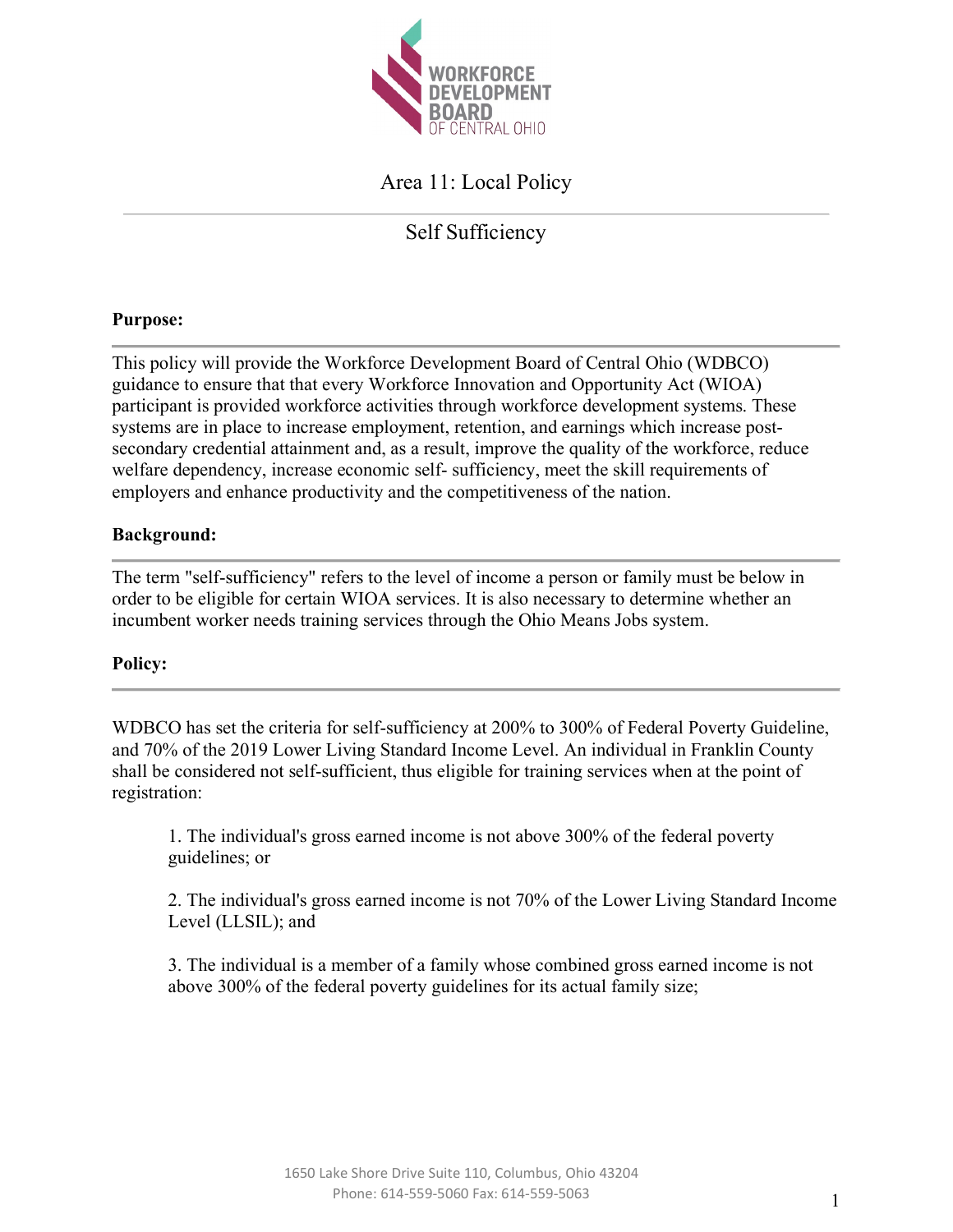| <b>SIZE OF FAMILY UNIT</b> | 300% POVERTY LEVEL |  |  |
|----------------------------|--------------------|--|--|
|                            | \$38,640           |  |  |
|                            | \$52,260           |  |  |
|                            | \$65,880           |  |  |
|                            | \$79,500           |  |  |
|                            | \$93,120           |  |  |
|                            | \$106,740          |  |  |
|                            | \$120,360          |  |  |
|                            | \$133,980          |  |  |

The chart below shows family size and the 300% federal poverty guidelines.

For families/households with more than 8 persons, add \$4,540 for each additional person. The chart below shows family size and the 70% Lower Living Standard Income Level.

| <b>SIZE OF FAMILY UNIT</b> | <b>POVERTY LEVEL</b> |  |
|----------------------------|----------------------|--|
|                            | \$10,079             |  |
|                            | \$16,521             |  |
|                            | \$22,676             |  |
|                            | \$27,994             |  |
|                            | \$33,033             |  |
|                            | \$38,639             |  |

For families/households with 7 or more persons, add \$5,606 for each additional person.

Self-Sufficiency wage in Franklin County for one adult is \$27, 110 annually. This breaks down to

\$14.12 an hour, \$2,259 monthly.

#### **Definitions:**

Lower living standard income level (LLSIL): As defined in section 3 (36)(B) of WIOA, the income level (adjusted for regional, metropolitan, urban, and rural differences and family size) determined annually by the United States Department of Labor (USDOL) based on the most recent lower living family budget issued by the USDOL.

Poverty line: The income level defined by the federal Office of Management and Budget and revised annually by the United States Department of Health and Human Services in accordance with section 673(2) of the Community Services Block Grant Act (42 U. S. C. 9902(2)).